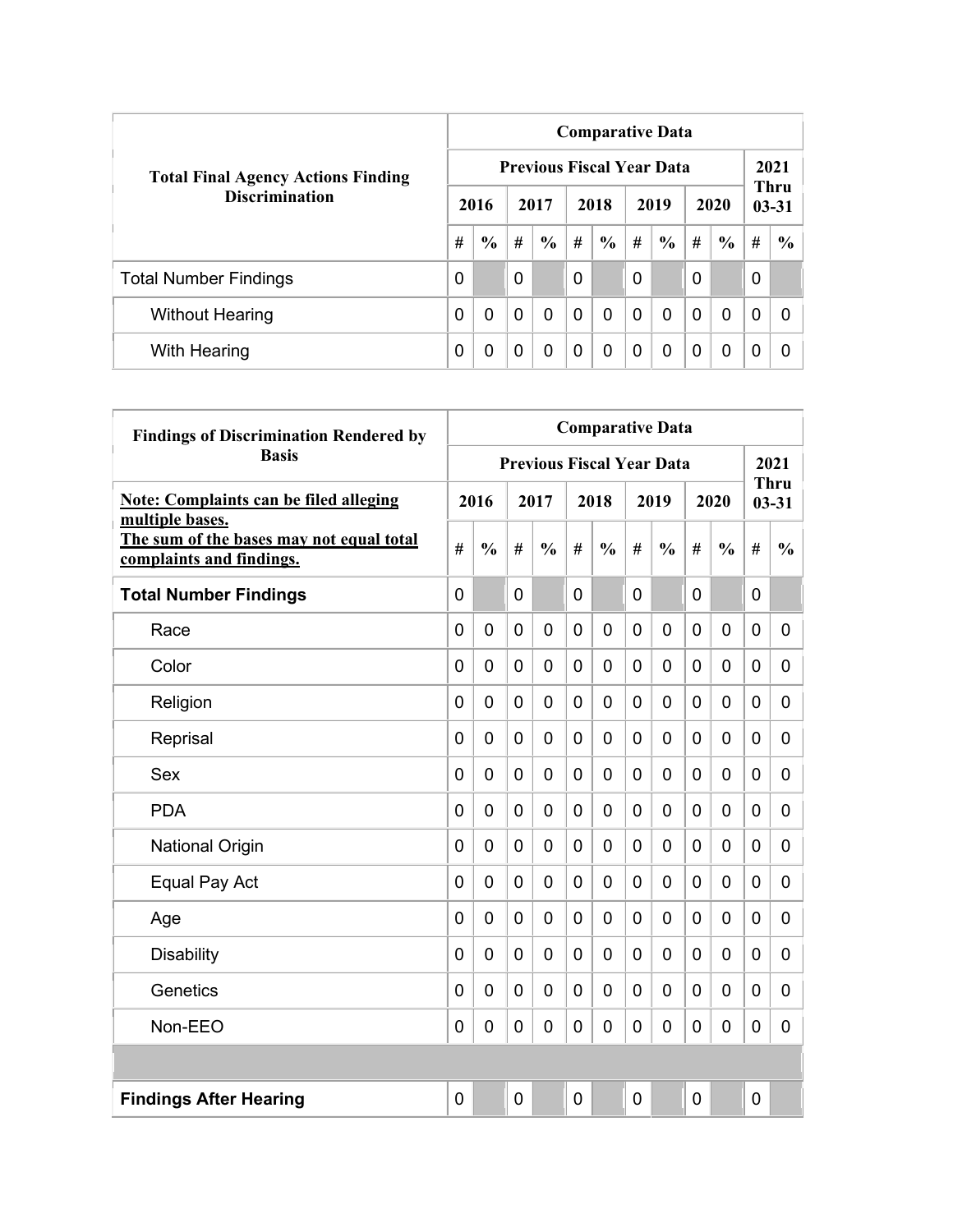| <b>Findings of Discrimination Rendered by</b>                                           | <b>Comparative Data</b> |               |           |                                  |                |               |             |               |   |                  |                  |                          |
|-----------------------------------------------------------------------------------------|-------------------------|---------------|-----------|----------------------------------|----------------|---------------|-------------|---------------|---|------------------|------------------|--------------------------|
| <b>Basis</b>                                                                            |                         |               |           | <b>Previous Fiscal Year Data</b> |                |               |             |               |   |                  |                  | 2021                     |
| <b>Note: Complaints can be filed alleging</b>                                           |                         | 2016          |           | 2017                             |                | 2018          |             | 2019          |   | 2020             |                  | <b>Thru</b><br>$03 - 31$ |
| multiple bases.<br>The sum of the bases may not equal total<br>complaints and findings. | #                       | $\frac{0}{0}$ | #         | $\frac{0}{0}$                    | #              | $\frac{0}{0}$ | #           | $\frac{0}{0}$ | # | $\frac{0}{0}$    | #                | $\frac{0}{0}$            |
| Race                                                                                    | 0                       | 0             | 0         | $\overline{0}$                   | $\overline{0}$ | $\mathbf 0$   | 0           | 0             | 0 | 0                | 0                | 0                        |
| Color                                                                                   | 0                       | 0             | 0         | 0                                | 0              | 0             | 0           | 0             | 0 | 0                | 0                | 0                        |
| Religion                                                                                | 0                       | 0             | 0         | 0                                | 0              | 0             | 0           | 0             | 0 | 0                | 0                | 0                        |
| Reprisal                                                                                | 0                       | 0             | 0         | 0                                | 0              | 0             | 0           | 0             | 0 | 0                | 0                | 0                        |
| Sex                                                                                     | 0                       | 0             | 0         | 0                                | 0              | $\mathbf 0$   | 0           | 0             | 0 | 0                | 0                | 0                        |
| <b>PDA</b>                                                                              | 0                       | 0             | 0         | $\overline{0}$                   | 0              | $\mathbf 0$   | 0           | 0             | 0 | 0                | $\mathbf 0$      | 0                        |
| <b>National Origin</b>                                                                  | 0                       | 0             | 0         | 0                                | 0              | 0             | 0           | 0             | 0 | 0                | 0                | 0                        |
| Equal Pay Act                                                                           | 0                       | 0             | 0         | 0                                | 0              | 0             | 0           | 0             | 0 | 0                | 0                | 0                        |
| Age                                                                                     | 0                       | 0             | 0         | 0                                | $\mathbf 0$    | 0             | 0           | 0             | 0 | 0                | 0                | 0                        |
| <b>Disability</b>                                                                       | 0                       | 0             | 0         | 0                                | 0              | 0             | 0           | 0             | 0 | 0                | 0                | 0                        |
| Genetics                                                                                | 0                       | 0             | 0         | 0                                | 0              | 0             | 0           | 0             | 0 | 0                | 0                | 0                        |
| Non-EEO                                                                                 | 0                       | 0             | 0         | 0                                | 0              | 0             | 0           | 0             | 0 | 0                | 0                | 0                        |
|                                                                                         |                         |               |           |                                  |                |               |             |               |   |                  |                  |                          |
| <b>Findings Without Hearing</b>                                                         | 0                       |               | 0         |                                  | 0              |               | 0           |               | 0 |                  | $\mathbf 0$      |                          |
| Race                                                                                    | 0                       | 0             | 0         | 0                                | 0              | 0             | 0           | 0             | 0 | 0                | 0                | 0                        |
| Color                                                                                   | 0                       | $\mathbf 0$   | $\pmb{0}$ | $\mathbf 0$                      | $\mathbf 0$    | $\mathbf 0$   | $\mathbf 0$ | 0             | 0 | $\mathbf 0$      | $\mathbf 0$      | 0                        |
| Religion                                                                                | 0                       | $\mathbf 0$   | $\pmb{0}$ | $\mathbf 0$                      | $\mathbf 0$    | 0             | 0           | 0             | 0 | $\boldsymbol{0}$ | $\mathbf 0$      | 0                        |
| Reprisal                                                                                | 0                       | $\mathbf 0$   | $\pmb{0}$ | $\mathbf 0$                      | $\mathbf 0$    | $\mathbf 0$   | $\mathbf 0$ | 0             | 0 | $\pmb{0}$        | $\mathbf 0$      | 0                        |
| Sex                                                                                     | 0                       | $\mathbf 0$   | $\pmb{0}$ | $\mathbf 0$                      | $\mathbf 0$    | $\mathbf 0$   | $\mathbf 0$ | 0             | 0 | $\pmb{0}$        | $\mathbf 0$      | 0                        |
| <b>PDA</b>                                                                              | 0                       | $\mathbf 0$   | $\pmb{0}$ | $\mathbf 0$                      | $\mathbf 0$    | $\mathbf 0$   | $\mathbf 0$ | $\pmb{0}$     | 0 | $\mathbf 0$      | $\mathbf 0$      | 0                        |
| <b>National Origin</b>                                                                  | 0                       | $\mathbf 0$   | $\pmb{0}$ | $\mathbf 0$                      | $\mathbf 0$    | $\pmb{0}$     | 0           | 0             | 0 | $\pmb{0}$        | $\boldsymbol{0}$ | 0                        |
| Equal Pay Act                                                                           | 0                       | $\mathbf 0$   | $\pmb{0}$ | 0                                | $\mathbf 0$    | $\pmb{0}$     | 0           | 0             | 0 | $\pmb{0}$        | $\boldsymbol{0}$ | 0                        |
| Age                                                                                     | 0                       | $\pmb{0}$     | 0         | $\pmb{0}$                        | $\pmb{0}$      | $\pmb{0}$     | 0           | 0             | 0 | $\pmb{0}$        | $\pmb{0}$        | $\mathbf 0$              |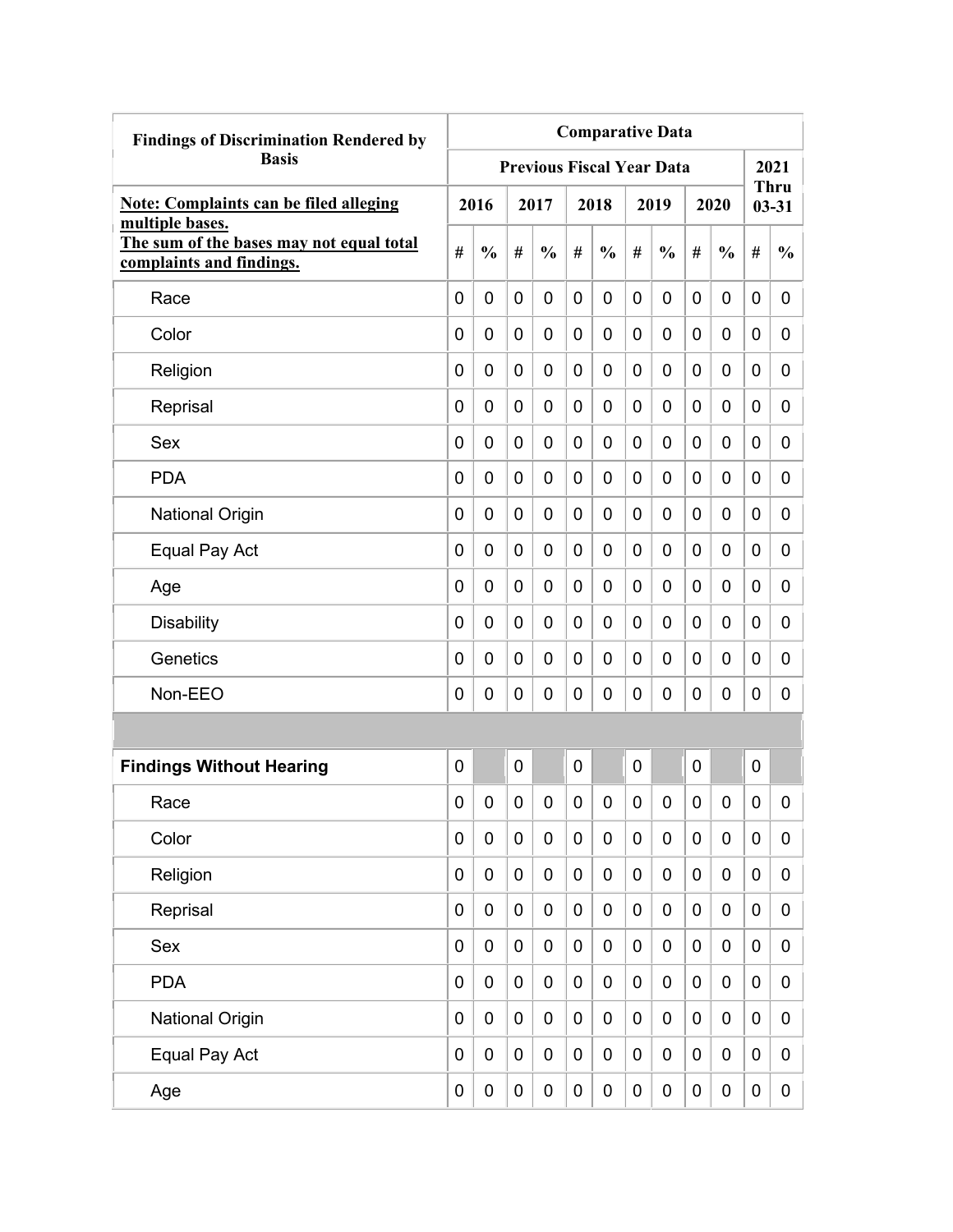| <b>Findings of Discrimination Rendered by</b>                        |   | <b>Comparative Data</b> |          |                                  |          |               |          |               |          |               |                          |               |  |  |  |
|----------------------------------------------------------------------|---|-------------------------|----------|----------------------------------|----------|---------------|----------|---------------|----------|---------------|--------------------------|---------------|--|--|--|
| <b>Basis</b>                                                         |   |                         |          | <b>Previous Fiscal Year Data</b> |          |               |          |               |          |               | 2021                     |               |  |  |  |
| Note: Complaints can be filed alleging<br>multiple bases.            |   | 2016                    | 2017     |                                  | 2018     |               |          | 2019          | 2020     |               | <b>Thru</b><br>$03 - 31$ |               |  |  |  |
| The sum of the bases may not equal total<br>complaints and findings. | # | $\frac{0}{0}$           | #        | $\frac{6}{9}$                    | #        | $\frac{6}{6}$ | #        | $\frac{6}{6}$ | #        | $\frac{6}{6}$ | #                        | $\frac{6}{9}$ |  |  |  |
| <b>Disability</b>                                                    | 0 | $\Omega$                | $\Omega$ | 0                                | $\Omega$ | 0             | $\Omega$ | 0             | $\Omega$ | $\mathbf 0$   | 0                        | <sup>0</sup>  |  |  |  |
| Genetics                                                             | 0 | 0                       | $\Omega$ | 0                                | $\Omega$ | 0             | $\Omega$ | 0             | 0        | $\Omega$      | 0                        |               |  |  |  |
| $Non-EEO$                                                            | 0 | 0                       | 0        | 0                                | $\Omega$ | 0             | $\Omega$ | 0             | 0        | 0             | 0                        |               |  |  |  |

|                                               | <b>Comparative Data</b> |                |   |                |                |                |              |                                  |                |                |             |                          |  |
|-----------------------------------------------|-------------------------|----------------|---|----------------|----------------|----------------|--------------|----------------------------------|----------------|----------------|-------------|--------------------------|--|
| <b>Findings of Discrimination Rendered by</b> |                         |                |   |                |                |                |              | <b>Previous Fiscal Year Data</b> |                |                |             | 2021                     |  |
| <b>Issue</b>                                  |                         | 2016           |   | 2017           |                | 2018           |              | 2019                             |                | 2020           |             | <b>Thru</b><br>$03 - 31$ |  |
|                                               | #                       | $\frac{0}{0}$  | # | $\frac{0}{0}$  | #              | $\frac{0}{0}$  | #            | $\frac{0}{0}$                    | #              | $\frac{0}{0}$  | #           | $\frac{0}{0}$            |  |
| <b>Total Number Findings</b>                  | $\mathbf{0}$            |                | 0 |                | $\mathbf 0$    |                | 0            |                                  | $\mathbf 0$    |                | 0           |                          |  |
| Appointment/Hire                              | $\mathbf 0$             | $\mathbf 0$    | 0 | $\overline{0}$ | $\overline{0}$ | $\mathbf 0$    | 0            | 0                                | $\mathbf 0$    | $\mathbf 0$    | 0           | 0                        |  |
| <b>Assignment of Duties</b>                   | $\mathbf 0$             | 0              | 0 | $\overline{0}$ | $\overline{0}$ | 0              | 0            | 0                                | $\mathbf 0$    | $\overline{0}$ | 0           | 0                        |  |
| Awards                                        | $\Omega$                | 0              | 0 | 0              | 0              | 0              | 0            | 0                                | 0              | $\mathbf 0$    | 0           | 0                        |  |
| <b>Conversion to Full Time/Perm Status</b>    | $\Omega$                | 0              | 0 | $\overline{0}$ | $\mathbf 0$    | 0              | 0            | 0                                | 0              | $\mathbf 0$    | 0           | 0                        |  |
| <b>Disciplinary Action</b>                    |                         |                |   |                |                |                |              |                                  |                |                |             |                          |  |
| Demotion                                      | $\mathbf 0$             | $\overline{0}$ | 0 | $\overline{0}$ | $\mathbf 0$    | $\overline{0}$ | $\mathbf{0}$ | 0                                | $\mathbf 0$    | $\overline{0}$ | 0           | 0                        |  |
| Reprimand                                     | $\Omega$                | $\Omega$       | 0 | $\overline{0}$ | $\mathbf 0$    | 0              | $\Omega$     | 0                                | 0              | $\mathbf 0$    | 0           | 0                        |  |
| Suspension                                    | 0                       | 0              | 0 | $\overline{0}$ | $\mathbf 0$    | 0              | 0            | 0                                | 0              | $\overline{0}$ | 0           | 0                        |  |
| Removal                                       | 0                       | 0              | 0 | $\overline{0}$ | $\mathbf 0$    | 0              | 0            | 0                                | 0              | $\overline{0}$ | 0           | 0                        |  |
| <b>Duty Hours</b>                             | $\Omega$                | 0              | 0 | $\overline{0}$ | $\mathbf 0$    | 0              | 0            | 0                                | 0              | $\overline{0}$ | 0           | 0                        |  |
| Perf. Eval./ Appraisal                        | $\overline{0}$          | 0              | 0 | $\mathbf 0$    | $\mathbf 0$    | $\overline{0}$ | 0            | 0                                | $\mathbf 0$    | $\mathbf 0$    | 0           | 0                        |  |
| Examination/Test                              | 0                       | $\mathbf 0$    | 0 | $\overline{0}$ | $\mathbf 0$    | 0              | 0            | 0                                | $\mathbf 0$    | $\overline{0}$ | $\mathbf 0$ | 0                        |  |
| Harassment                                    |                         |                |   |                |                |                |              |                                  |                |                |             |                          |  |
| Non-Sexual                                    | 0                       | $\mathbf 0$    | 0 | $\overline{0}$ | $\overline{0}$ | 0              | 0            | 0                                | $\overline{0}$ | $\overline{0}$ | $\mathbf 0$ | 0                        |  |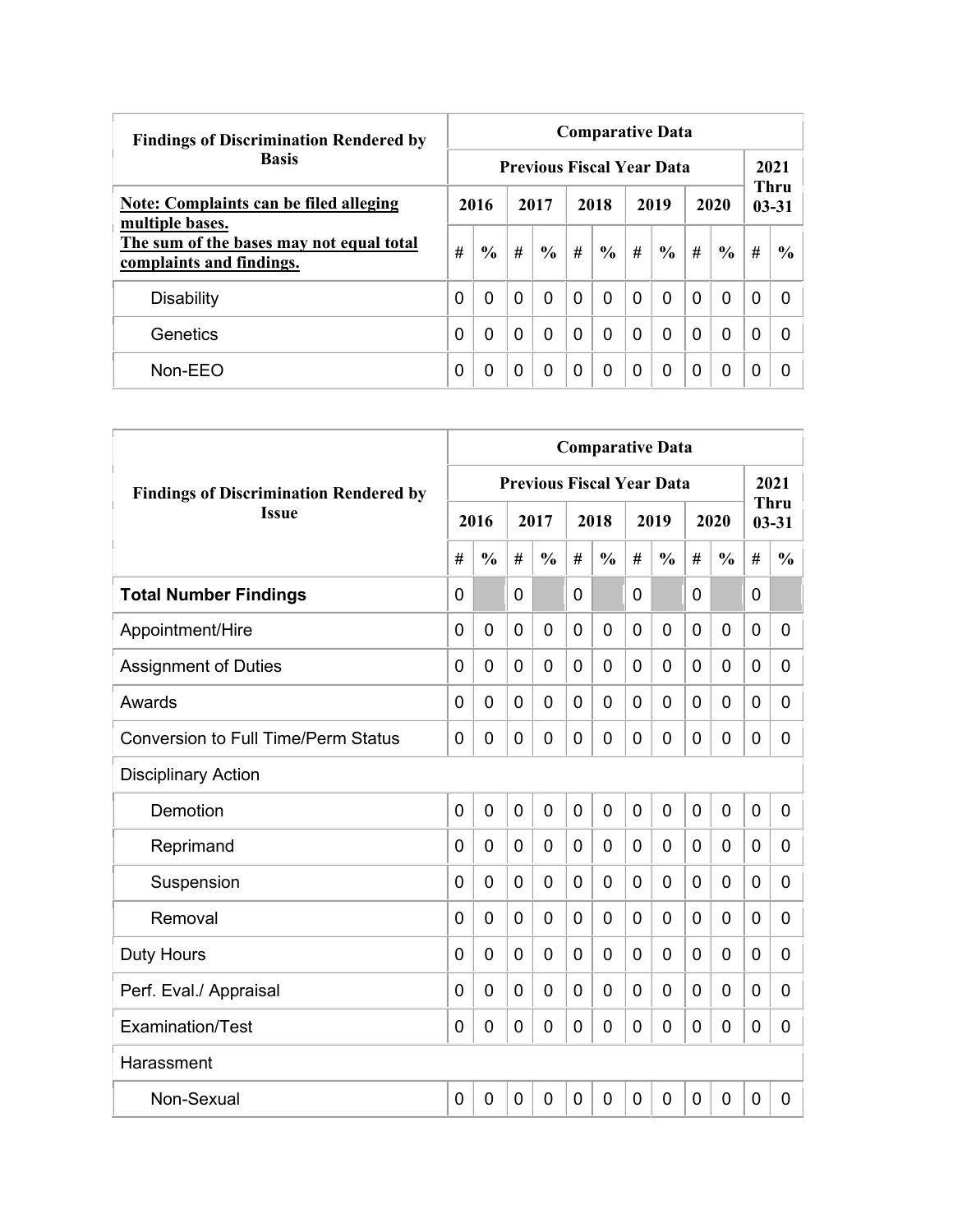|                                               | <b>Comparative Data</b> |               |                |                                  |   |               |   |               |             |               |   |                   |  |
|-----------------------------------------------|-------------------------|---------------|----------------|----------------------------------|---|---------------|---|---------------|-------------|---------------|---|-------------------|--|
| <b>Findings of Discrimination Rendered by</b> |                         |               |                | <b>Previous Fiscal Year Data</b> |   |               |   |               |             |               |   | 2021              |  |
| <b>Issue</b>                                  |                         | 2016          |                | 2017                             |   | 2018          |   | 2019          |             | 2020          |   | Thru<br>$03 - 31$ |  |
|                                               | #                       | $\frac{0}{0}$ | #              | $\frac{0}{0}$                    | # | $\frac{0}{0}$ | # | $\frac{0}{0}$ | #           | $\frac{0}{0}$ | # | $\frac{0}{0}$     |  |
| Sexual                                        | 0                       | 0             | 0              | 0                                | 0 | 0             | 0 | 0             | 0           | 0             | 0 | 0                 |  |
| <b>Medical Examination</b>                    | 0                       | 0             | 0              | 0                                | 0 | 0             | 0 | 0             | 0           | 0             | 0 | 0                 |  |
| Pay including overtime                        | 0                       | 0             | 0              | 0                                | 0 | 0             | 0 | 0             | 0           | 0             | 0 | 0                 |  |
| Promotion/Non-Selection                       | 0                       | 0             | 0              | 0                                | 0 | 0             | 0 | 0             | 0           | 0             | 0 | 0                 |  |
| Reassignment                                  |                         |               |                |                                  |   |               |   |               |             |               |   |                   |  |
| Denied                                        | $\mathbf 0$             | 0             | $\overline{0}$ | 0                                | 0 | 0             | 0 | 0             | $\mathbf 0$ | 0             | 0 | 0                 |  |
| <b>Directed</b>                               | 0                       | 0             | 0              | 0                                | 0 | 0             | 0 | 0             | 0           | 0             | 0 | 0                 |  |
| Reasonable Accommodation Disability           | 0                       | 0             | 0              | 0                                | 0 | 0             | 0 | 0             | 0           | 0             | 0 | 0                 |  |
| Reinstatement                                 | $\Omega$                | $\mathbf 0$   | 0              | 0                                | 0 | 0             | 0 | 0             | 0           | 0             | 0 | $\overline{0}$    |  |
| Religious Accommodation                       | 0                       | $\mathbf 0$   | 0              | 0                                | 0 | 0             | 0 | 0             | 0           | 0             | 0 | $\overline{0}$    |  |
| Retirement                                    | 0                       | 0             | 0              | 0                                | 0 | 0             | 0 | 0             | 0           | 0             | 0 | 0                 |  |
| Sex-Stereotyping                              | 0                       | 0             | 0              | 0                                | 0 | 0             | 0 | 0             | 0           | 0             | 0 | 0                 |  |
| <b>Telework</b>                               | 0                       | $\mathbf 0$   | 0              | 0                                | 0 | 0             | 0 | 0             | 0           | 0             | 0 | 0                 |  |
| Termination                                   | 0                       | 0             | 0              | 0                                | 0 | 0             | 0 | 0             | 0           | 0             | 0 | 0                 |  |
| <b>Terms/Conditions of Employment</b>         | 0                       | 0             | 0              | 0                                | 0 | 0             | 0 | 0             | 0           | 0             | 0 | 0                 |  |
| <b>Time and Attendance</b>                    | 0                       | 0             | 0              | 0                                | 0 | 0             | 0 | 0             | 0           | 0             | 0 | 0                 |  |
| Training                                      | 0                       | 0             | 0              | 0                                | 0 | 0             | 0 | 0             | 0           | 0             | 0 | 0                 |  |
| Other - User Define                           |                         |               |                |                                  |   |               |   |               |             |               |   |                   |  |
| User Defined - Other 1                        | $\mathbf 0$             | 0             | 0              | 0                                | 0 | $\mathbf 0$   | 0 | 0             | 0           | 0             | 0 | 0                 |  |
| User Defined - Other 2                        | 0                       | 0             | 0              | 0                                | 0 | 0             | 0 | 0             | 0           | 0             | 0 | 0                 |  |
| User Defined - Other 3                        | 0                       | 0             | 0              | 0                                | 0 | 0             | 0 | 0             | 0           | 0             | 0 | 0                 |  |
| User Defined - Other 4                        | 0                       | 0             | 0              | 0                                | 0 | 0             | 0 | 0             | 0           | 0             | 0 | 0                 |  |
|                                               |                         |               |                |                                  |   |               |   |               |             |               |   |                   |  |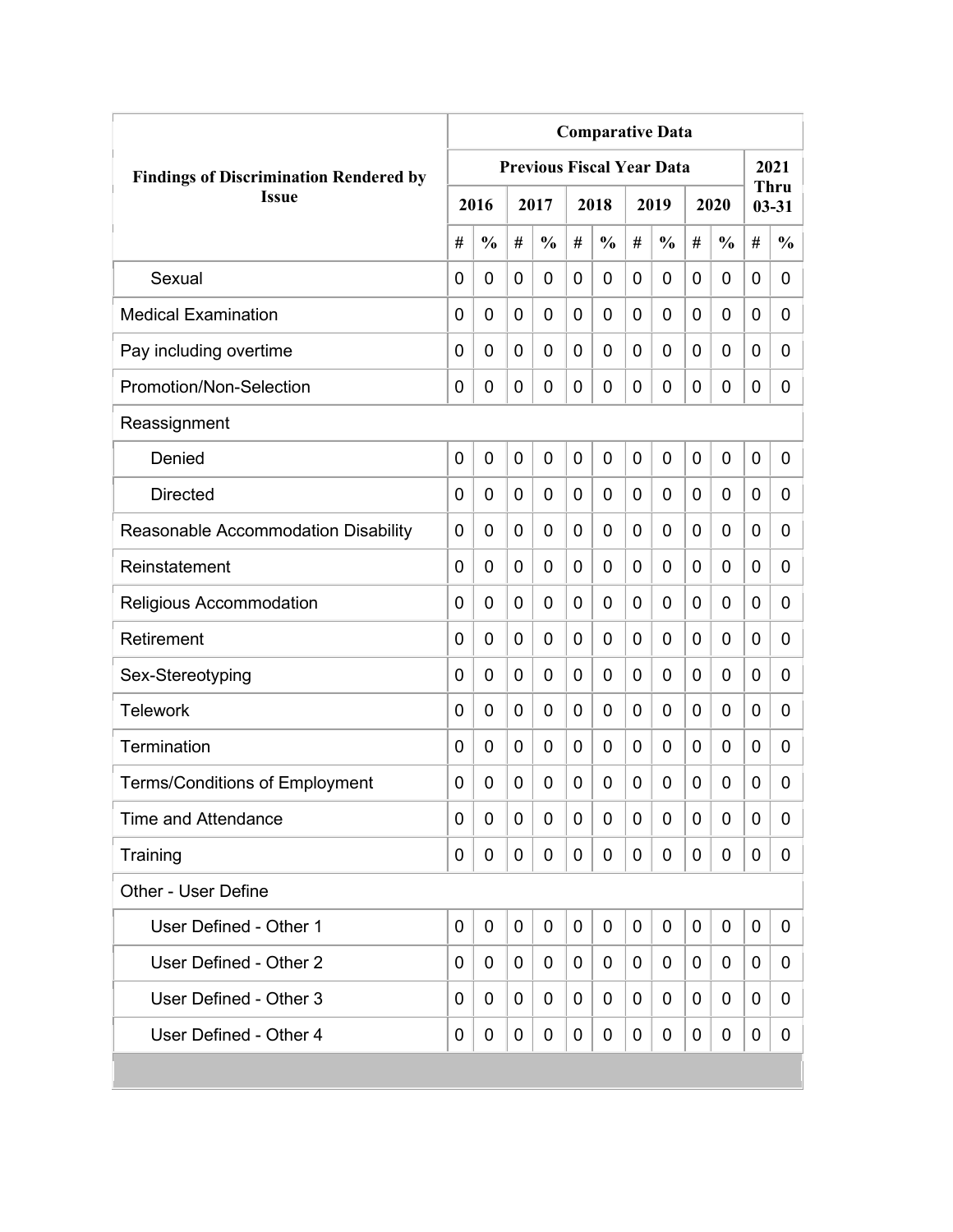|                                               | <b>Comparative Data</b> |               |             |                                  |                |               |                |               |             |               |             |                          |  |
|-----------------------------------------------|-------------------------|---------------|-------------|----------------------------------|----------------|---------------|----------------|---------------|-------------|---------------|-------------|--------------------------|--|
| <b>Findings of Discrimination Rendered by</b> |                         |               |             | <b>Previous Fiscal Year Data</b> |                |               |                |               |             |               |             | 2021                     |  |
| <b>Issue</b>                                  |                         | 2016          |             | 2017                             |                | 2018          |                | 2019          |             | 2020          |             | <b>Thru</b><br>$03 - 31$ |  |
|                                               | #                       | $\frac{0}{0}$ | #           | $\frac{0}{0}$                    | #              | $\frac{0}{0}$ | #              | $\frac{0}{0}$ | #           | $\frac{0}{0}$ | #           | $\frac{0}{0}$            |  |
| <b>Findings After Hearing</b>                 | 0                       |               | 0           |                                  | $\overline{0}$ |               | 0              |               | 0           |               | $\mathbf 0$ |                          |  |
| Appointment/Hire                              | 0                       | $\mathbf 0$   | 0           | $\overline{0}$                   | $\mathbf 0$    | 0             | 0              | 0             | 0           | $\mathbf 0$   | 0           | 0                        |  |
| <b>Assignment of Duties</b>                   | 0                       | 0             | 0           | 0                                | $\mathbf 0$    | 0             | 0              | 0             | 0           | $\mathbf 0$   | 0           | 0                        |  |
| Awards                                        | 0                       | 0             | 0           | 0                                | 0              | 0             | $\overline{0}$ | 0             | 0           | $\mathbf 0$   | 0           | 0                        |  |
| <b>Conversion to Full Time/Perm Status</b>    | 0                       | 0             | 0           | 0                                | $\mathbf 0$    | 0             | 0              | 0             | 0           | $\mathbf 0$   | 0           | 0                        |  |
| <b>Disciplinary Action</b>                    |                         |               |             |                                  |                |               |                |               |             |               |             |                          |  |
| Demotion                                      | 0                       | $\mathbf 0$   | 0           | 0                                | $\mathbf 0$    | 0             | $\overline{0}$ | 0             | 0           | $\mathbf 0$   | $\mathbf 0$ | 0                        |  |
| Reprimand                                     | 0                       | 0             | 0           | $\overline{0}$                   | $\mathbf 0$    | 0             | 0              | 0             | 0           | $\mathbf 0$   | 0           | 0                        |  |
| Suspension                                    | 0                       | 0             | 0           | 0                                | 0              | 0             | 0              | 0             | 0           | $\mathbf 0$   | 0           | 0                        |  |
| Removal                                       | 0                       | 0             | 0           | 0                                | 0              | 0             | 0              | 0             | 0           | $\mathbf 0$   | 0           | 0                        |  |
| <b>Duty Hours</b>                             | 0                       | 0             | 0           | 0                                | $\mathbf 0$    | 0             | 0              | 0             | 0           | $\mathbf 0$   | 0           | 0                        |  |
| Perf. Eval./ Appraisal                        | 0                       | 0             | 0           | 0                                | $\mathbf 0$    | 0             | 0              | 0             | 0           | $\mathbf 0$   | 0           | 0                        |  |
| Examination/Test                              | 0                       | 0             | 0           | 0                                | $\mathbf 0$    | 0             | 0              | 0             | 0           | $\mathbf 0$   | 0           | 0                        |  |
| Harassment                                    |                         |               |             |                                  |                |               |                |               |             |               |             |                          |  |
| Non-Sexual                                    | 0                       | $\mathbf 0$   | $\mathbf 0$ | $\overline{0}$                   | $\mathbf 0$    | 0             | $\mathbf 0$    | 0             | $\mathbf 0$ | $\mathbf 0$   | $\mathbf 0$ | 0                        |  |
| Sexual                                        | 0                       | 0             | 0           | 0                                | $\mathbf 0$    | 0             | 0              | 0             | 0           | $\mathbf 0$   | 0           | 0                        |  |
| <b>Medical Examination</b>                    | 0                       | 0             | 0           | 0                                | $\mathbf 0$    | 0             | 0              | 0             | 0           | $\mathbf 0$   | 0           | 0                        |  |
| Pay including overtime                        | 0                       | 0             | 0           | 0                                | $\mathbf 0$    | 0             | 0              | 0             | 0           | $\mathbf 0$   | 0           | 0                        |  |
| Promotion/Non-Selection                       | 0                       | 0             | 0           | 0                                | $\mathbf 0$    | 0             | 0              | 0             | 0           | $\mathbf 0$   | 0           | 0                        |  |
| Reassignment                                  |                         |               |             |                                  |                |               |                |               |             |               |             |                          |  |
| Denied                                        | 0                       | $\mathbf 0$   | $\mathbf 0$ | 0                                | $\mathbf 0$    | 0             | $\mathbf 0$    | 0             | 0           | $\mathbf 0$   | $\mathbf 0$ | 0                        |  |
| <b>Directed</b>                               | 0                       | 0             | 0           | 0                                | $\mathbf 0$    | 0             | 0              | 0             | 0           | $\mathbf 0$   | 0           | 0                        |  |
| Reasonable Accommodation Disability           | 0                       | 0             | 0           | 0                                | $\mathbf 0$    | 0             | 0              | 0             | 0           | $\mathbf 0$   | 0           | $\mathbf{0}$             |  |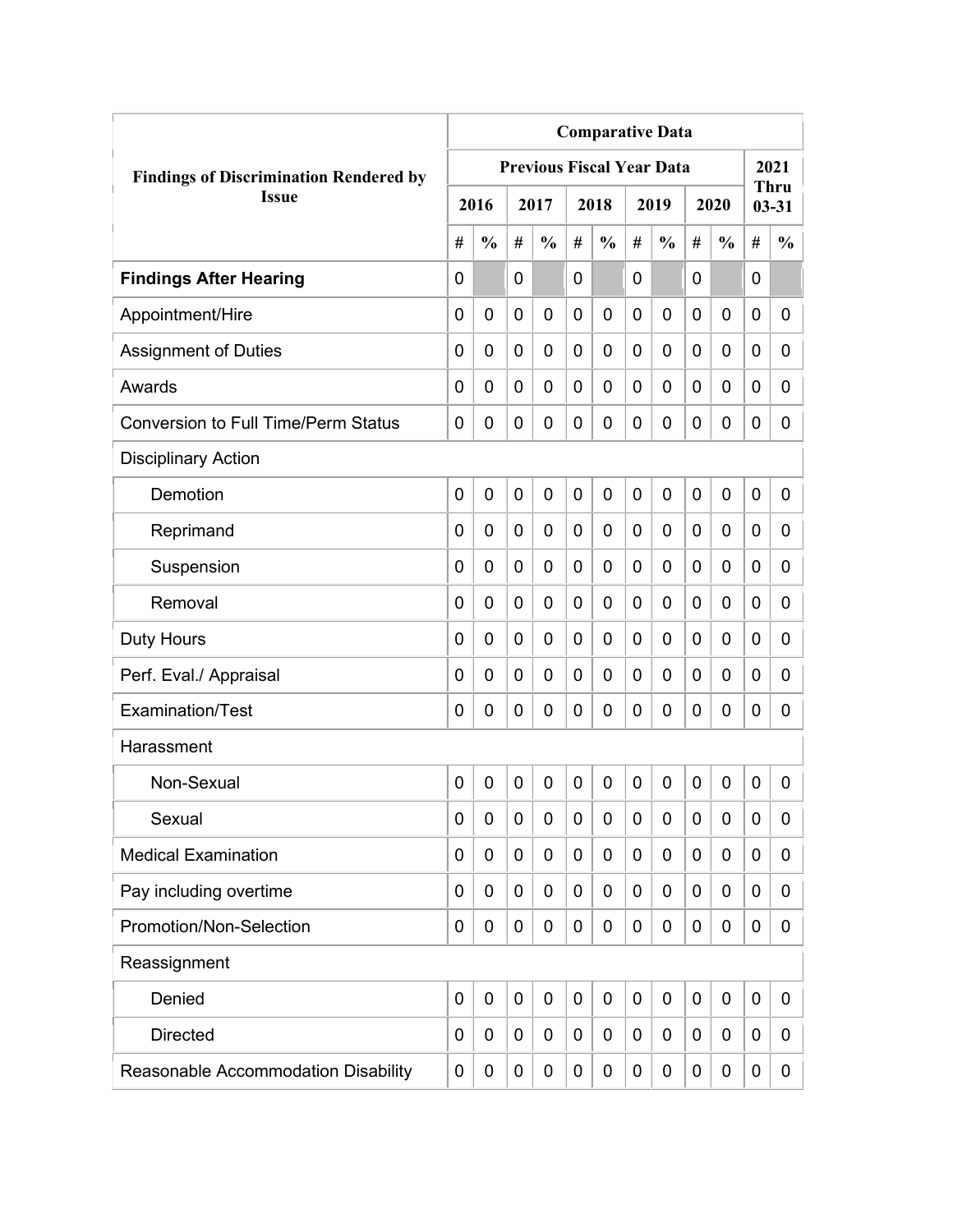|                                               | <b>Comparative Data</b> |               |             |                                  |                |               |   |               |             |               |             |                          |  |
|-----------------------------------------------|-------------------------|---------------|-------------|----------------------------------|----------------|---------------|---|---------------|-------------|---------------|-------------|--------------------------|--|
| <b>Findings of Discrimination Rendered by</b> |                         |               |             | <b>Previous Fiscal Year Data</b> |                |               |   |               |             |               |             | 2021                     |  |
| <b>Issue</b>                                  |                         | 2016          |             | 2017                             |                | 2018          |   | 2019          |             | 2020          |             | <b>Thru</b><br>$03 - 31$ |  |
|                                               | #                       | $\frac{0}{0}$ | #           | $\frac{0}{0}$                    | #              | $\frac{0}{0}$ | # | $\frac{0}{0}$ | #           | $\frac{0}{0}$ | #           | $\frac{0}{0}$            |  |
| Reinstatement                                 | 0                       | 0             | 0           | 0                                | 0              | 0             | 0 | 0             | 0           | 0             | 0           | 0                        |  |
| Religious Accommodation                       | 0                       | 0             | 0           | 0                                | $\overline{0}$ | $\mathbf 0$   | 0 | 0             | 0           | 0             | 0           | 0                        |  |
| Retirement                                    | 0                       | 0             | 0           | 0                                | 0              | $\mathbf 0$   | 0 | 0             | 0           | 0             | 0           | 0                        |  |
| Sex-Stereotyping                              | 0                       | 0             | 0           | 0                                | 0              | 0             | 0 | 0             | 0           | 0             | 0           | 0                        |  |
| <b>Telework</b>                               | 0                       | 0             | 0           | 0                                | 0              | 0             | 0 | 0             | 0           | 0             | 0           | 0                        |  |
| Termination                                   | 0                       | 0             | 0           | 0                                | 0              | 0             | 0 | 0             | 0           | 0             | 0           | 0                        |  |
| <b>Terms/Conditions of Employment</b>         | 0                       | 0             | 0           | 0                                | 0              | 0             | 0 | 0             | 0           | 0             | 0           | 0                        |  |
| Time and Attendance                           | 0                       | 0             | 0           | 0                                | 0              | 0             | 0 | 0             | 0           | 0             | 0           | 0                        |  |
| Training                                      | 0                       | 0             | 0           | 0                                | 0              | $\mathbf 0$   | 0 | 0             | 0           | 0             | 0           | 0                        |  |
| Other - User Define                           |                         |               |             |                                  |                |               |   |               |             |               |             |                          |  |
| User Defined - Other 1                        | 0                       | 0             | $\mathbf 0$ | 0                                | $\overline{0}$ | $\mathbf 0$   | 0 | 0             | $\mathbf 0$ | 0             | $\mathbf 0$ | 0                        |  |
| User Defined - Other 2                        | 0                       | 0             | 0           | 0                                | 0              | 0             | 0 | 0             | 0           | 0             | $\mathbf 0$ | 0                        |  |
| User Defined - Other 3                        | 0                       | 0             | 0           | 0                                | 0              | 0             | 0 | 0             | 0           | 0             | 0           | 0                        |  |
| User Defined - Other 4                        | 0                       | 0             | 0           | 0                                | 0              | 0             | 0 | 0             | 0           | 0             | 0           | 0                        |  |
|                                               |                         |               |             |                                  |                |               |   |               |             |               |             |                          |  |
| <b>Findings Without Hearing</b>               | 0                       |               | $\pmb{0}$   |                                  | $\mathbf 0$    |               | 0 |               | 0           |               | $\mathbf 0$ |                          |  |
| Appointment/Hire                              | 0                       | 0             | 0           | $\mathbf 0$                      | $\mathbf 0$    | $\mathbf 0$   | 0 | $\mathbf 0$   | 0           | 0             | $\mathbf 0$ | 0                        |  |
| <b>Assignment of Duties</b>                   | 0                       | 0             | 0           | 0                                | 0              | $\mathbf 0$   | 0 | 0             | 0           | 0             | $\mathbf 0$ | 0                        |  |
| Awards                                        | 0                       | 0             | 0           | 0                                | $\mathbf 0$    | 0             | 0 | 0             | 0           | 0             | $\mathbf 0$ | 0                        |  |
| <b>Conversion to Full Time/Perm Status</b>    | 0                       | 0             | 0           | 0                                | 0              | $\mathbf 0$   | 0 | $\mathbf 0$   | 0           | 0             | $\mathbf 0$ | 0                        |  |
| <b>Disciplinary Action</b>                    |                         |               |             |                                  |                |               |   |               |             |               |             |                          |  |
| Demotion                                      | $\mathbf 0$             | $\mathbf 0$   | $\mathbf 0$ | $\mathbf 0$                      | $\mathbf 0$    | $\mathbf 0$   | 0 | $\mathbf 0$   | 0           | 0             | $\mathbf 0$ | 0                        |  |
| Reprimand                                     | 0                       | 0             | 0           | 0                                | 0              | $\mathbf 0$   | 0 | $\pmb{0}$     | 0           | 0             | $\mathbf 0$ | 0                        |  |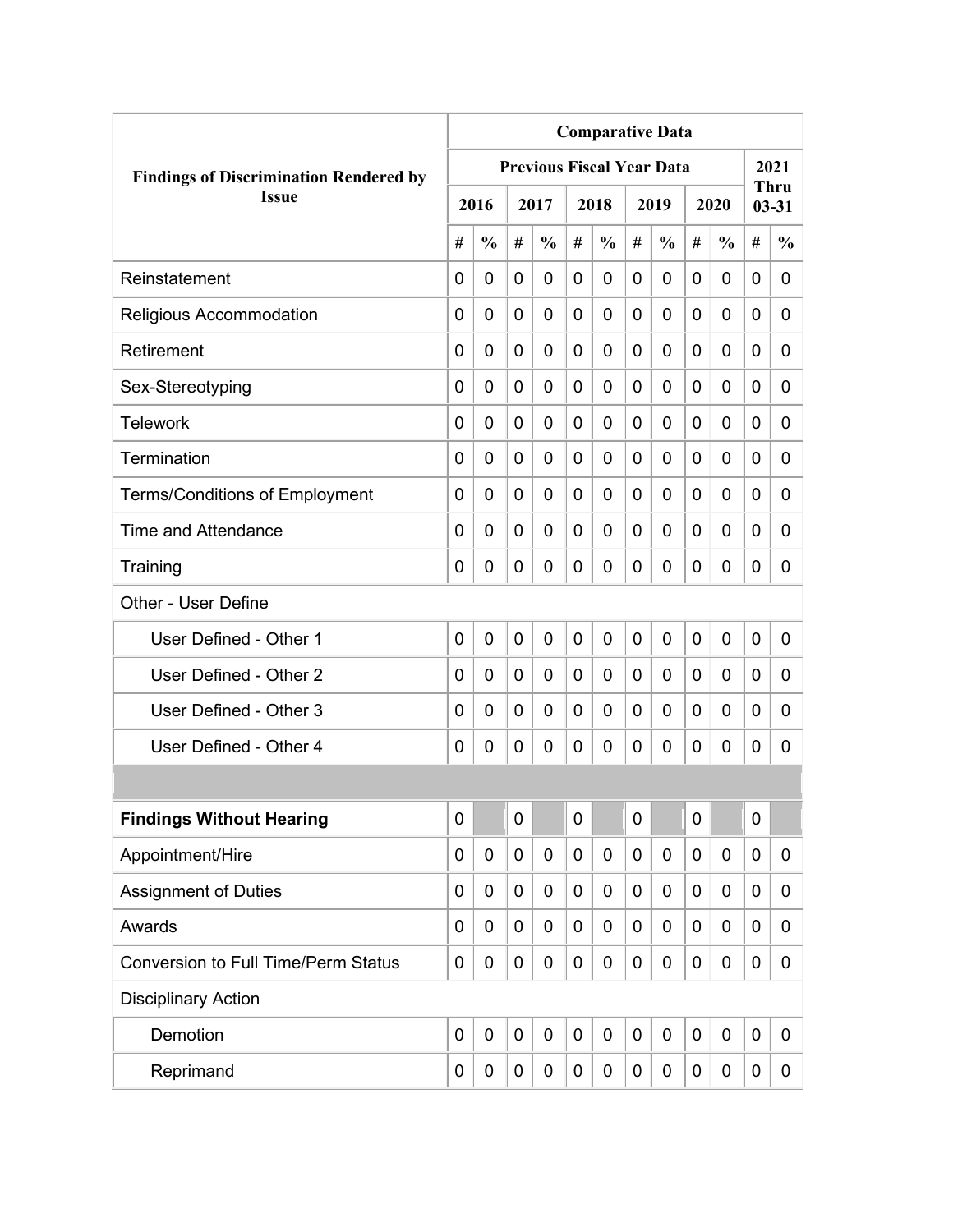|                                               | <b>Comparative Data</b> |                |   |                                  |             |               |             |               |   |               |             |                          |  |
|-----------------------------------------------|-------------------------|----------------|---|----------------------------------|-------------|---------------|-------------|---------------|---|---------------|-------------|--------------------------|--|
| <b>Findings of Discrimination Rendered by</b> |                         |                |   | <b>Previous Fiscal Year Data</b> |             |               |             |               |   |               |             | 2021                     |  |
| <b>Issue</b>                                  |                         | 2016           |   | 2017                             |             | 2018          |             | 2019          |   | 2020          |             | <b>Thru</b><br>$03 - 31$ |  |
|                                               | #                       | $\frac{0}{0}$  | # | $\frac{0}{0}$                    | #           | $\frac{0}{0}$ | #           | $\frac{0}{0}$ | # | $\frac{0}{0}$ | #           | $\frac{0}{0}$            |  |
| Suspension                                    | 0                       | $\mathbf 0$    | 0 | $\overline{0}$                   | 0           | 0             | $\mathbf 0$ | 0             | 0 | $\mathbf 0$   | 0           | 0                        |  |
| Removal                                       | 0                       | 0              | 0 | $\overline{0}$                   | $\mathbf 0$ | 0             | 0           | 0             | 0 | $\mathbf 0$   | $\mathbf 0$ | 0                        |  |
| Duty Hours                                    | 0                       | 0              | 0 | 0                                | 0           | 0             | 0           | 0             | 0 | $\mathbf 0$   | 0           | 0                        |  |
| Perf. Eval./ Appraisal                        | 0                       | 0              | 0 | 0                                | 0           | 0             | 0           | 0             | 0 | $\mathbf 0$   | 0           | 0                        |  |
| Examination/Test                              | 0                       | 0              | 0 | 0                                | $\mathbf 0$ | 0             | 0           | 0             | 0 | $\mathbf 0$   | 0           | 0                        |  |
| Harassment                                    |                         |                |   |                                  |             |               |             |               |   |               |             |                          |  |
| Non-Sexual                                    | 0                       | $\overline{0}$ | 0 | 0                                | $\mathbf 0$ | 0             | $\mathbf 0$ | $\mathbf 0$   | 0 | $\mathbf 0$   | 0           | 0                        |  |
| Sexual                                        | 0                       | 0              | 0 | $\overline{0}$                   | 0           | 0             | 0           | 0             | 0 | $\mathbf 0$   | 0           | 0                        |  |
| <b>Medical Examination</b>                    | 0                       | 0              | 0 | $\overline{0}$                   | 0           | 0             | 0           | 0             | 0 | $\mathbf 0$   | $\mathbf 0$ | 0                        |  |
| Pay including overtime                        | 0                       | 0              | 0 | 0                                | 0           | 0             | 0           | 0             | 0 | $\mathbf 0$   | 0           | 0                        |  |
| Promotion/Non-Selection                       | 0                       | 0              | 0 | 0                                | $\mathbf 0$ | 0             | 0           | 0             | 0 | $\mathbf 0$   | 0           | 0                        |  |
| Reassignment                                  |                         |                |   |                                  |             |               |             |               |   |               |             |                          |  |
| Denied                                        | 0                       | $\mathbf 0$    | 0 | $\overline{0}$                   | $\mathbf 0$ | 0             | 0           | 0             | 0 | $\mathbf 0$   | 0           | 0                        |  |
| <b>Directed</b>                               | 0                       | $\mathbf 0$    | 0 | 0                                | $\mathbf 0$ | 0             | 0           | 0             | 0 | $\mathbf 0$   | 0           | 0                        |  |
| Reasonable Accommodation Disability           | 0                       | 0              | 0 | 0                                | 0           | 0             | 0           | 0             | 0 | 0             | 0           | 0                        |  |
| Reinstatement                                 | 0                       | 0              | 0 | 0                                | $\mathbf 0$ | 0             | 0           | 0             | 0 | $\mathbf 0$   | 0           | 0                        |  |
| Religious Accommodation                       | 0                       | 0              | 0 | 0                                | 0           | 0             | 0           | 0             | 0 | $\mathbf 0$   | 0           | 0                        |  |
| Retirement                                    | 0                       | 0              | 0 | 0                                | $\mathbf 0$ | 0             | 0           | 0             | 0 | $\mathbf 0$   | 0           | 0                        |  |
| Sex-Stereotyping                              | 0                       | 0              | 0 | 0                                | 0           | 0             | 0           | 0             | 0 | $\mathbf 0$   | 0           | 0                        |  |
| <b>Telework</b>                               | 0                       | 0              | 0 | 0                                | 0           | 0             | 0           | 0             | 0 | $\mathbf 0$   | 0           | 0                        |  |
| Termination                                   | 0                       | 0              | 0 | 0                                | $\mathbf 0$ | 0             | 0           | 0             | 0 | $\mathbf 0$   | 0           | 0                        |  |
| <b>Terms/Conditions of Employment</b>         | 0                       | 0              | 0 | 0                                | 0           | 0             | 0           | 0             | 0 | $\mathbf 0$   | 0           | 0                        |  |
| <b>Time and Attendance</b>                    | 0                       | 0              | 0 | 0                                | $\mathbf 0$ | 0             | 0           | 0             | 0 | $\mathbf 0$   | 0           | 0                        |  |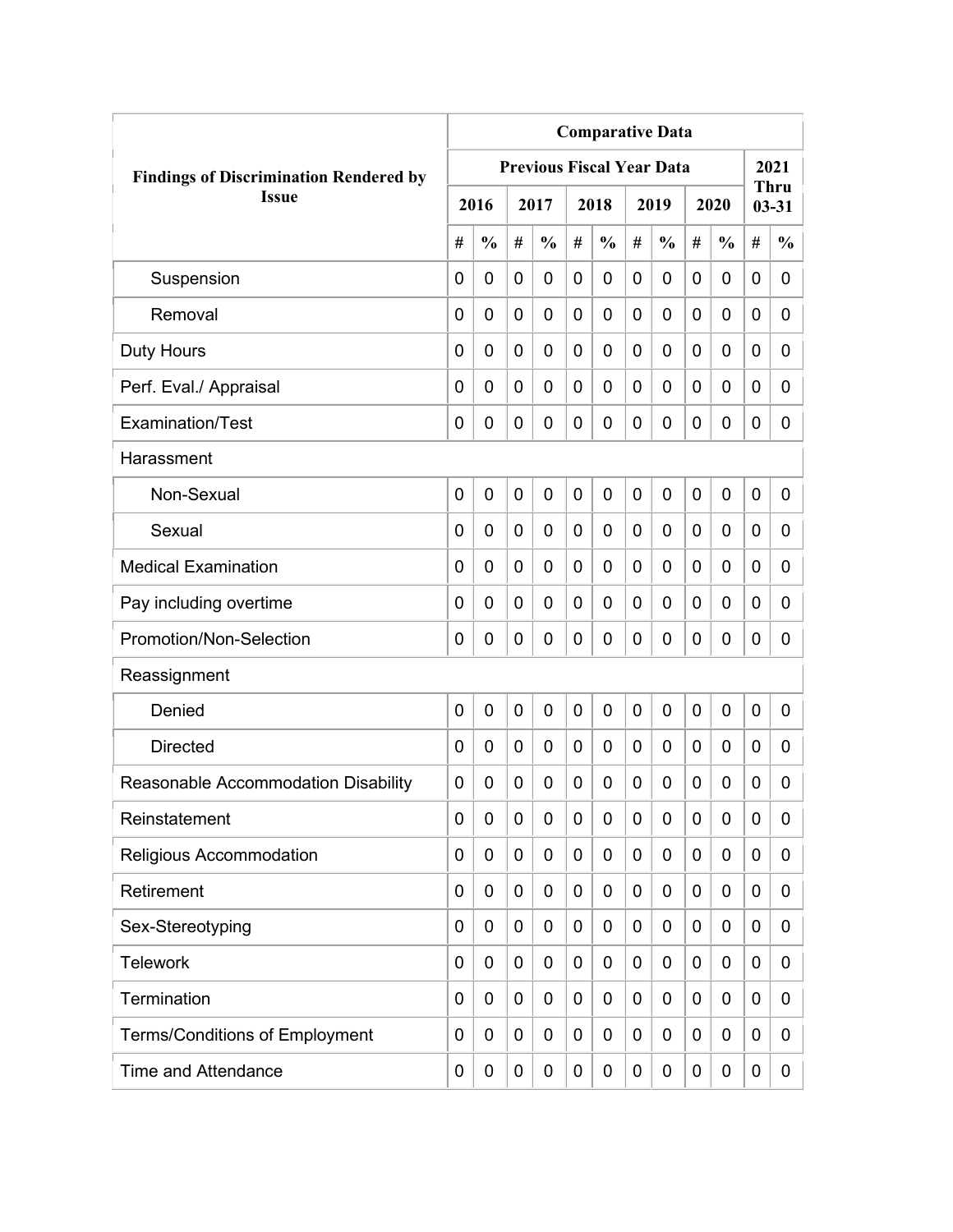|                                               | <b>Comparative Data</b> |               |                |                                  |                |                |              |                |                |               |             |                   |  |  |
|-----------------------------------------------|-------------------------|---------------|----------------|----------------------------------|----------------|----------------|--------------|----------------|----------------|---------------|-------------|-------------------|--|--|
| <b>Findings of Discrimination Rendered by</b> |                         |               |                | <b>Previous Fiscal Year Data</b> |                |                |              |                |                |               |             | 2021              |  |  |
| <b>Issue</b>                                  |                         | 2016          |                | 2017                             |                | 2018           |              | 2019           |                | 2020          |             | Thru<br>$03 - 31$ |  |  |
|                                               | #                       | $\frac{6}{6}$ | #              | $\frac{6}{6}$                    | #              | $\frac{6}{6}$  | #            | $\frac{6}{6}$  | #              | $\frac{6}{6}$ | #           | $\frac{6}{6}$     |  |  |
| Training                                      | 0                       | 0             | $\Omega$       | 0                                | 0              | $\Omega$       | 0            | 0              | $\Omega$       | 0             | 0           | 0                 |  |  |
| Other - User Define                           |                         |               |                |                                  |                |                |              |                |                |               |             |                   |  |  |
| User Defined - Other 1                        | 0                       | $\mathbf{0}$  | $\overline{0}$ | $\mathbf{0}$                     | $\overline{0}$ | $\overline{0}$ | $\mathbf{0}$ | $\overline{0}$ | $\overline{0}$ | $\mathbf{0}$  | $\mathbf 0$ | 0                 |  |  |
| User Defined - Other 2                        | 0                       | 0             | $\mathbf{0}$   | $\Omega$                         | $\Omega$       | 0              | $\Omega$     | $\Omega$       | $\Omega$       | $\mathbf{0}$  | $\Omega$    | <sup>0</sup>      |  |  |
| User Defined - Other 3                        | 0                       | 0             | $\Omega$       | 0                                | $\mathbf{0}$   | 0              | $\Omega$     | $\Omega$       | $\Omega$       | $\mathbf{0}$  | $\Omega$    | 0                 |  |  |
| User Defined - Other 4                        | 0                       | 0             | $\Omega$       | 0                                | 0              | $\Omega$       | 0            | $\Omega$       | 0              | $\mathbf 0$   | 0           | 0                 |  |  |

|                                                    | <b>Comparative Data</b>          |      |                |          |                |                            |  |  |  |  |  |  |
|----------------------------------------------------|----------------------------------|------|----------------|----------|----------------|----------------------------|--|--|--|--|--|--|
| <b>Pending Complaints Filed in Previous Fiscal</b> | <b>Previous Fiscal Year Data</b> | 2021 |                |          |                |                            |  |  |  |  |  |  |
| <b>Years by Status</b>                             | 2016                             | 2017 | 2018           | 2019     | 2020           | <b>Thru</b><br>$03-$<br>31 |  |  |  |  |  |  |
| Total complaints from previous Fiscal Years        | 8                                | 10   | 7              | 16       | 9              | 13                         |  |  |  |  |  |  |
| <b>Total Complainants</b>                          | 8                                | 10   | $\overline{7}$ | 16       | 9              | 13                         |  |  |  |  |  |  |
| <b>Number complaints pending</b>                   |                                  |      |                |          |                |                            |  |  |  |  |  |  |
| Investigation                                      | $\mathbf 0$                      | 0    | $\overline{0}$ | $\Omega$ | $\mathbf{0}$   | 0                          |  |  |  |  |  |  |
| ROI issued, pending Complainant's action           | $\Omega$                         | 0    | $\mathbf 0$    | 0        | $\Omega$       | $\Omega$                   |  |  |  |  |  |  |
| Hearing                                            | 8                                | 10   | $\overline{7}$ | 13       | 9              | 12                         |  |  |  |  |  |  |
| <b>Final Agency Action</b>                         | $\Omega$                         | 0    | $\Omega$       | 3        | $\mathbf{0}$   | $\overline{2}$             |  |  |  |  |  |  |
| Appeal with EEOC Office of Federal<br>Operations   | $\overline{2}$                   | 3    | 4              | 4        | $\overline{7}$ | $\overline{7}$             |  |  |  |  |  |  |